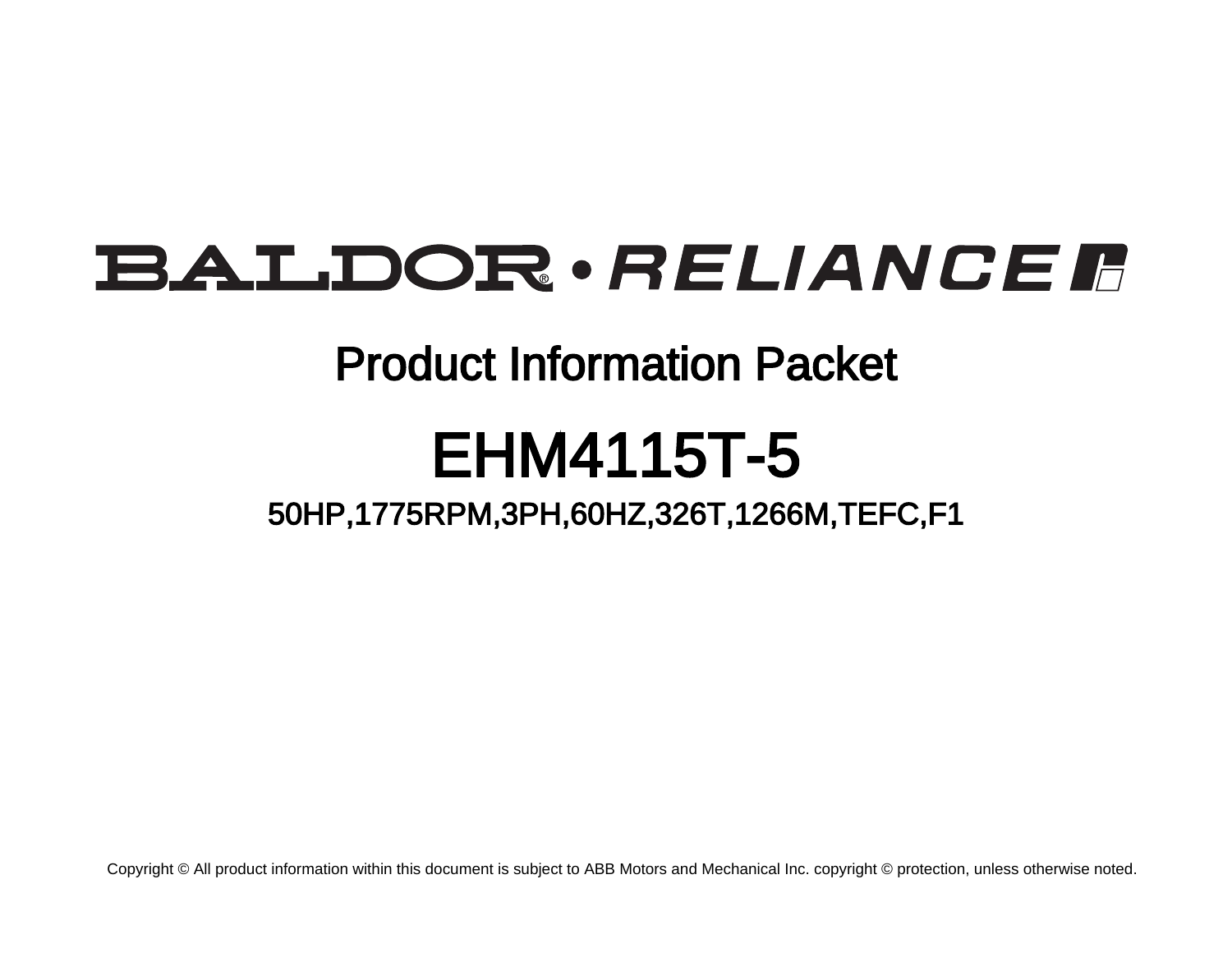#### BALDOR · RELIANCE F Product Information Packet: EHM4115T-5 - 50HP,1775RPM,3PH,60HZ,326T,1266M,TEFC,F1

| <b>Part Detail</b> |           |             |            |             |        |                      |            |  |
|--------------------|-----------|-------------|------------|-------------|--------|----------------------|------------|--|
| Revision:          |           | Status:     | PRD/A      | Change #:   |        | Proprietary:         | No         |  |
| Type:              | AC        | Elec. Spec: | 12WGX283   | CD Diagram: | CD0006 | Mfg Plant:           |            |  |
| Mech. Spec:        | 12G122    | Layout:     | 12LYG122   | Poles:      | 04     | <b>Created Date:</b> | 12-05-2011 |  |
| Base:              | <b>RG</b> | Eff. Date:  | 07-20-2021 | Leads:      | 3#8    |                      |            |  |

| <b>Specs</b>                           |                         |                                  |                              |
|----------------------------------------|-------------------------|----------------------------------|------------------------------|
| <b>Catalog Number:</b>                 | EHM4115T-5              | <b>Insulation Class:</b>         | F                            |
| Enclosure:                             | <b>TEFC</b>             | <b>Inverter Code:</b>            | <b>Inverter Ready</b>        |
| Frame:                                 | 326T                    | <b>KVA Code:</b>                 | H                            |
| <b>Frame Material:</b>                 | Iron                    | <b>Lifting Lugs:</b>             | <b>Standard Lifting Lugs</b> |
| Motor Letter Type:                     | Three Phase             | Locked Bearing Indicator:        | Locked Bearing               |
| Output @ Frequency:                    | 50.000 HP @ 60 HZ       | Motor Lead Quantity/Wire Size:   | 3 @ 8 AWG                    |
| Synchronous Speed @ Frequency:         | 1800 RPM @ 60 HZ        | <b>Motor Lead Exit:</b>          | Ko Box                       |
| Voltage @ Frequency:                   | 575.0 V @ 60 HZ         | <b>Motor Lead Termination:</b>   | Flying Leads                 |
| XP Class and Group:                    | None                    | Motor Type:                      | 1266M                        |
| <b>XP Division:</b>                    | Not Applicable          | <b>Mounting Arrangement:</b>     | F1                           |
| <b>Agency Approvals:</b>               | <b>CSA</b>              | <b>Power Factor:</b>             | 87                           |
|                                        | <b>CSA EEV</b>          | <b>Product Family:</b>           | <b>General Purpose</b>       |
|                                        | <b>UR</b>               | <b>Pulley End Bearing Type:</b>  | Ball                         |
| <b>Auxillary Box:</b>                  | No Auxillary Box        | <b>Pulley Face Code:</b>         | Standard                     |
| <b>Auxillary Box Lead Termination:</b> | None                    | <b>Pulley Shaft Indicator:</b>   | Standard                     |
| <b>Base Indicator:</b>                 | Rigid                   | <b>Rodent Screen:</b>            | None                         |
| <b>Bearing Grease Type:</b>            | Polyrex EM (-20F +300F) | <b>Shaft Extension Location:</b> | <b>Pulley End</b>            |
| Blower:                                | None                    | <b>Shaft Ground Indicator:</b>   | Mounting Provisions Only     |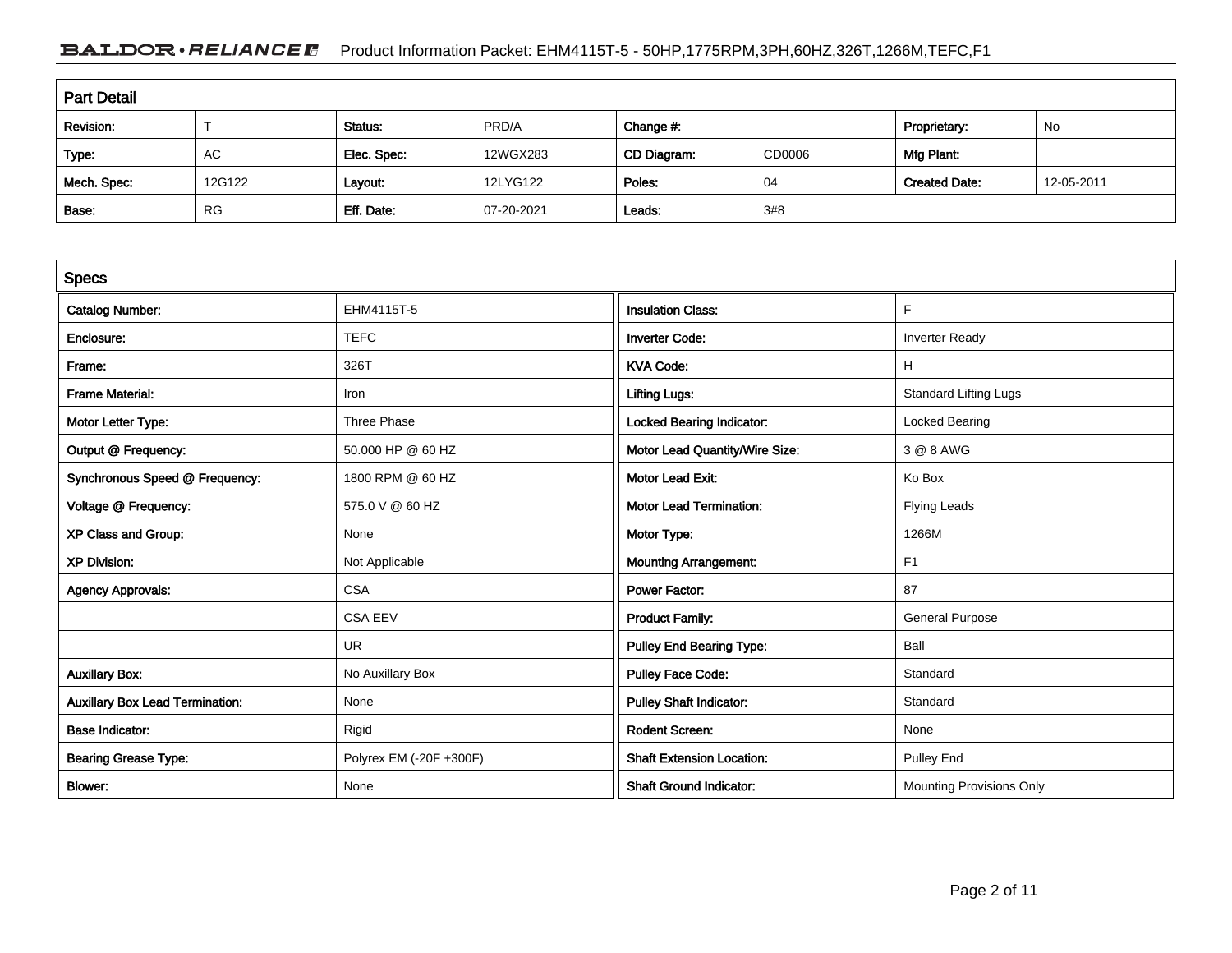| Current @ Voltage:                    | 50.000 A @ 575.0 V        | <b>Shaft Rotation:</b>             | Reversible          |
|---------------------------------------|---------------------------|------------------------------------|---------------------|
| Design Code:                          | в                         | <b>Shaft Slinger Indicator:</b>    | No Slinger          |
| Drip Cover:                           | No Drip Cover             | <b>Speed Code:</b>                 | Single Speed        |
| Duty Rating:                          | <b>CONT</b>               | <b>Motor Standards:</b>            | <b>NEMA</b>         |
| <b>Electrically Isolated Bearing:</b> | Not Electrically Isolated | <b>Starting Method:</b>            | Direct on line      |
| <b>Feedback Device:</b>               | <b>NO FEEDBACK</b>        | Thermal Device - Bearing:          | None                |
| <b>Front Face Code:</b>               | Standard                  | Thermal Device - Winding:          | None                |
| Front Shaft Indicator:                | None                      | <b>Vibration Sensor Indicator:</b> | No Vibration Sensor |
| Heater Indicator:                     | No Heater                 | <b>Winding Thermal 1:</b>          | None                |
|                                       |                           | <b>Winding Thermal 2:</b>          | None                |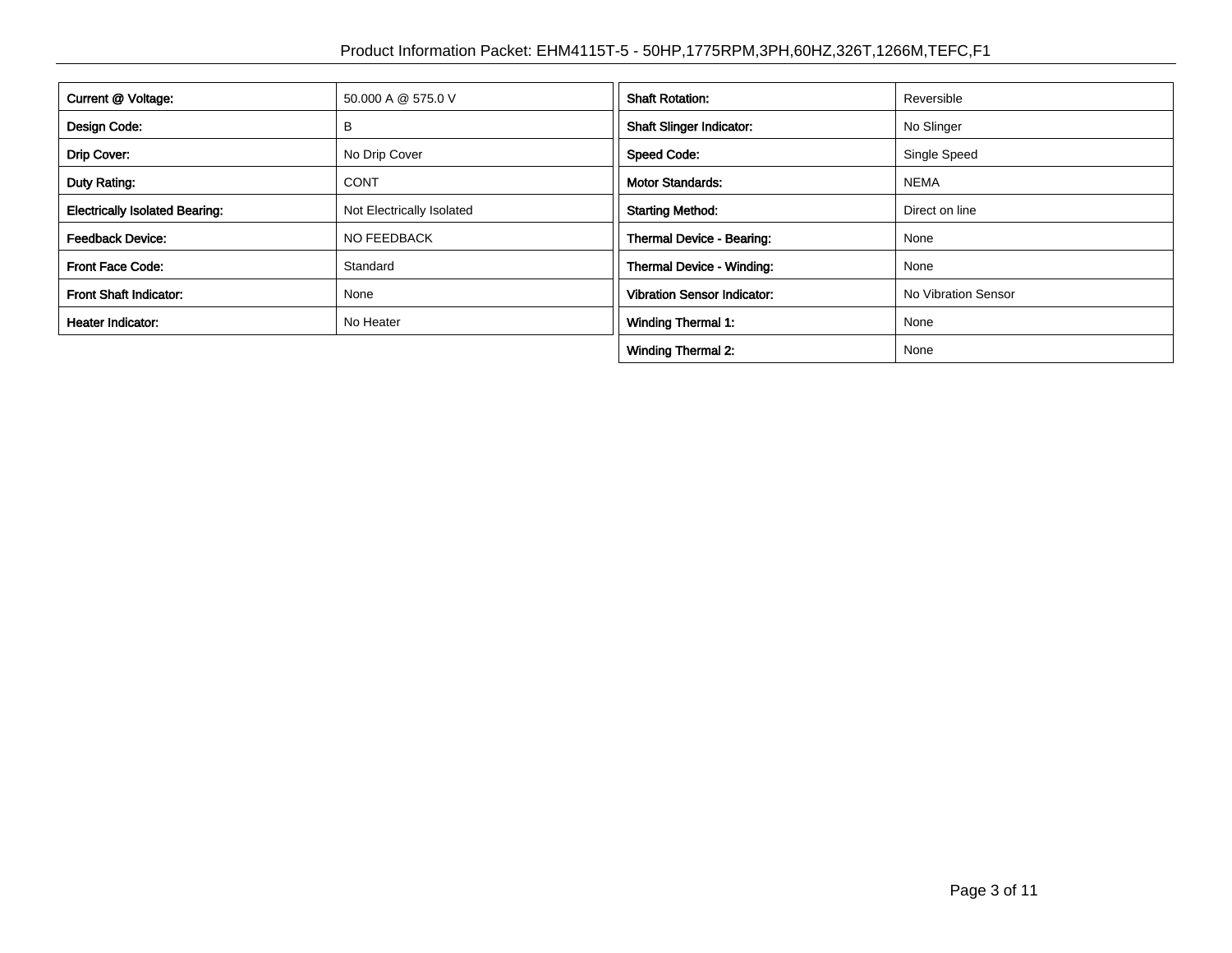#### BALDOR · RELIANCE F Product Information Packet: EHM4115T-5 - 50HP,1775RPM,3PH,60HZ,326T,1266M,TEFC,F1

| Nameplate NP2138L |                            |                           |                                    |
|-------------------|----------------------------|---------------------------|------------------------------------|
|                   | <b>CAT.NO. EHM4115T-5</b>  | P/N                       | <b>ENCLOSURE</b> TEFC              |
|                   | SPEC. 12G122X283G1         | $FRAME$ 326T<br>$CC$ 010A | S/N                                |
| HP 50             |                            | $HZ$ 60<br><b>CLASS F</b> |                                    |
|                   | $RPM$ 1775                 | PH 3<br>DES B             |                                    |
| <b>VOLT</b> 575   |                            | KVA-CODE H                | DE BRG 6312<br><b>ODE BRG</b> 6311 |
| $AMP$ 50          |                            | USABLE AT 208V            |                                    |
|                   | <b>RATING 40C AMB-CONT</b> | <b>GREASE POLYREX EM</b>  |                                    |
| NEMA-NOM-EFF 94.5 | PF 87                      | <b>SER.F.</b> $1.15$      |                                    |
|                   |                            |                           |                                    |
| <b>HTR-VOLTS</b>  | HTR-AMPS                   |                           |                                    |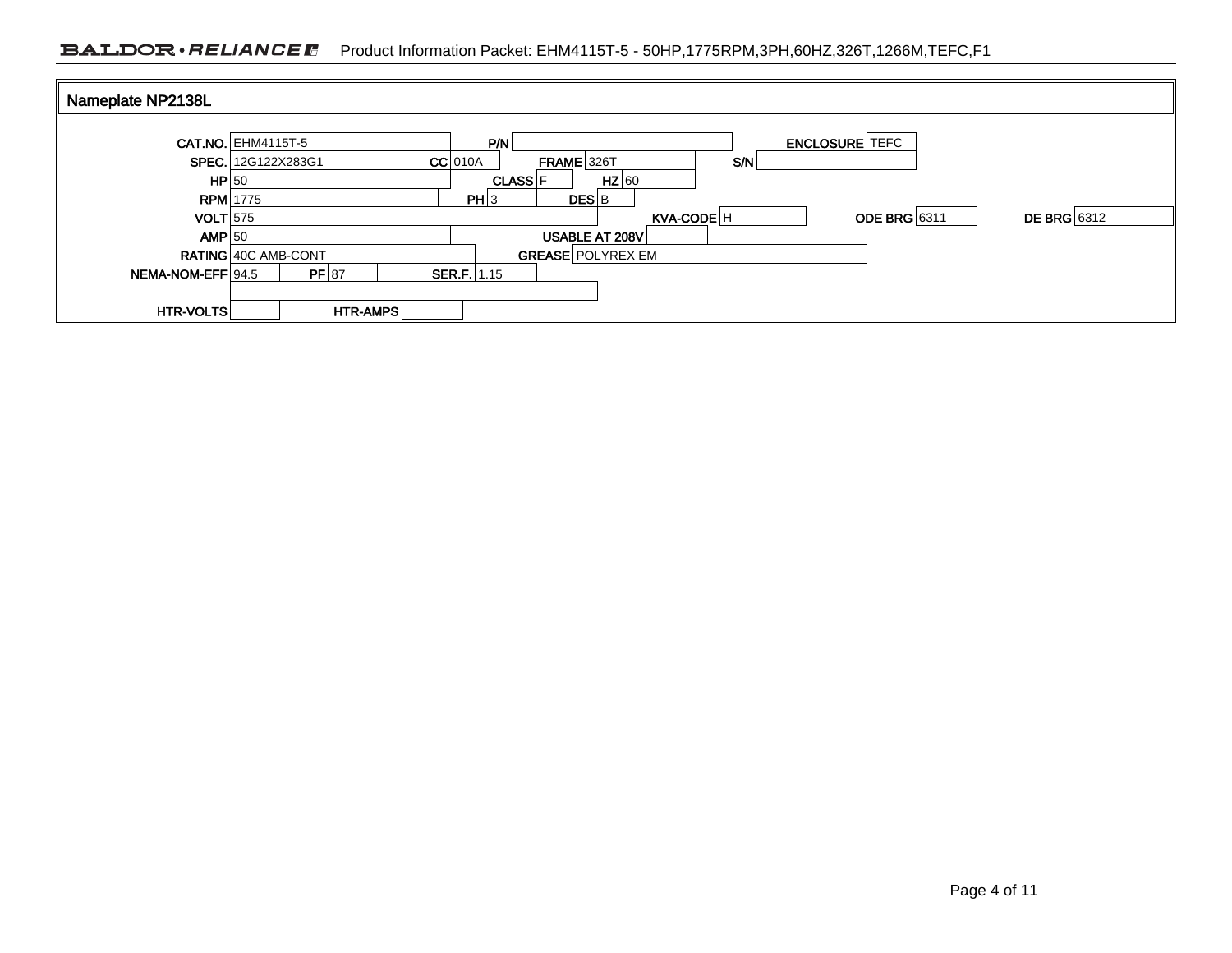| <b>Parts List</b>  |                                           |          |  |  |  |  |
|--------------------|-------------------------------------------|----------|--|--|--|--|
| <b>Part Number</b> | Description                               | Quantity |  |  |  |  |
| SA235199           | SA 12G122X283G1                           | 1.000 EA |  |  |  |  |
| RA222161           | RA 12G122X283G1                           | 1.000 EA |  |  |  |  |
| 09FN3001B03SP      | EXTERNAL FAN, PLASTIC (COMES W/SCREW FRO  | 1.000 EA |  |  |  |  |
| 10CB3001           | CONDUIT BOX CAST W/2.500 LEAD HOLE        | 1.000 EA |  |  |  |  |
| 09GS1000SP         | GASKET-CONDUIT BOX, 1/16 THICK LEXIDE     | 1.000 EA |  |  |  |  |
| 10XN3118K12        | 5/16-18 X .75 GRADE 5, ZINC PLATED        | 4.000 EA |  |  |  |  |
| HW1001A31          | LOCKWASHER 5/16, ZINC PLT.591 OD, .319 I  | 4.000 EA |  |  |  |  |
| WD1000B25          | GND LUG, BURNDY L125HP OR T&B L125HP-BB   | 1.000 EA |  |  |  |  |
| 19XW3118G08        | .31-18X.50, HEX WSHR HD, TAPTITE 2, GREEN | 1.000 EA |  |  |  |  |
| 12EP1107A05        | FR ENDPLATE, MACH                         | 1.000 EA |  |  |  |  |
| HA3400A13          | STUD, 1/2-13 X 7" WELKER                  | 4.000 EA |  |  |  |  |
| HA4017A01          | 1/8 X 4 GREASE EXT (F/S)                  | 1.000 EA |  |  |  |  |
| HW1001A50          | LOCKWASHER 1/2, ZINC PLT, 879 OD, .509 I  | 4.000 EA |  |  |  |  |
| HW5100A13          | W4627-047 WVY WSHER                       | 1.000 EA |  |  |  |  |
| 10XN3118K40        | 5/16-18 X 2.25" HEX HD, GRADE 5           | 2.000 EA |  |  |  |  |
| HW1001A31          | LOCKWASHER 5/16, ZINC PLT.591 OD, .319 I  | 2.000 EA |  |  |  |  |
| 12EP1106A69        | PU ENDPLATE, MACH                         | 1.000 EA |  |  |  |  |
| 10XN5013K28        | 1/2-13 X 1.75 HEX HEAD MACH SCREW, GRAD   | 4.000 EA |  |  |  |  |
| HW1001A50          | LOCKWASHER 1/2, ZINC PLT, 879 OD, .509 I  | 4.000 EA |  |  |  |  |
| 10XN3118K40        | 5/16-18 X 2.50" HEX HD, GRADE 5           | 4.000 EA |  |  |  |  |
| HW1001A31          | LOCKWASHER 5/16, ZINC PLT.591 OD, .319 I  | 4.000 EA |  |  |  |  |
| 12FH1002SP         | FAN COVER, CAST                           | 1.000 EA |  |  |  |  |
| HW1001A50          | LOCKWASHER 1/2, ZINC PLT, 879 OD, .509 I  | 4.000 EA |  |  |  |  |
| XY5013A12          | NUT, 1/2-13, HEX, STEEL, ZINCPLATED       | 4.000 EA |  |  |  |  |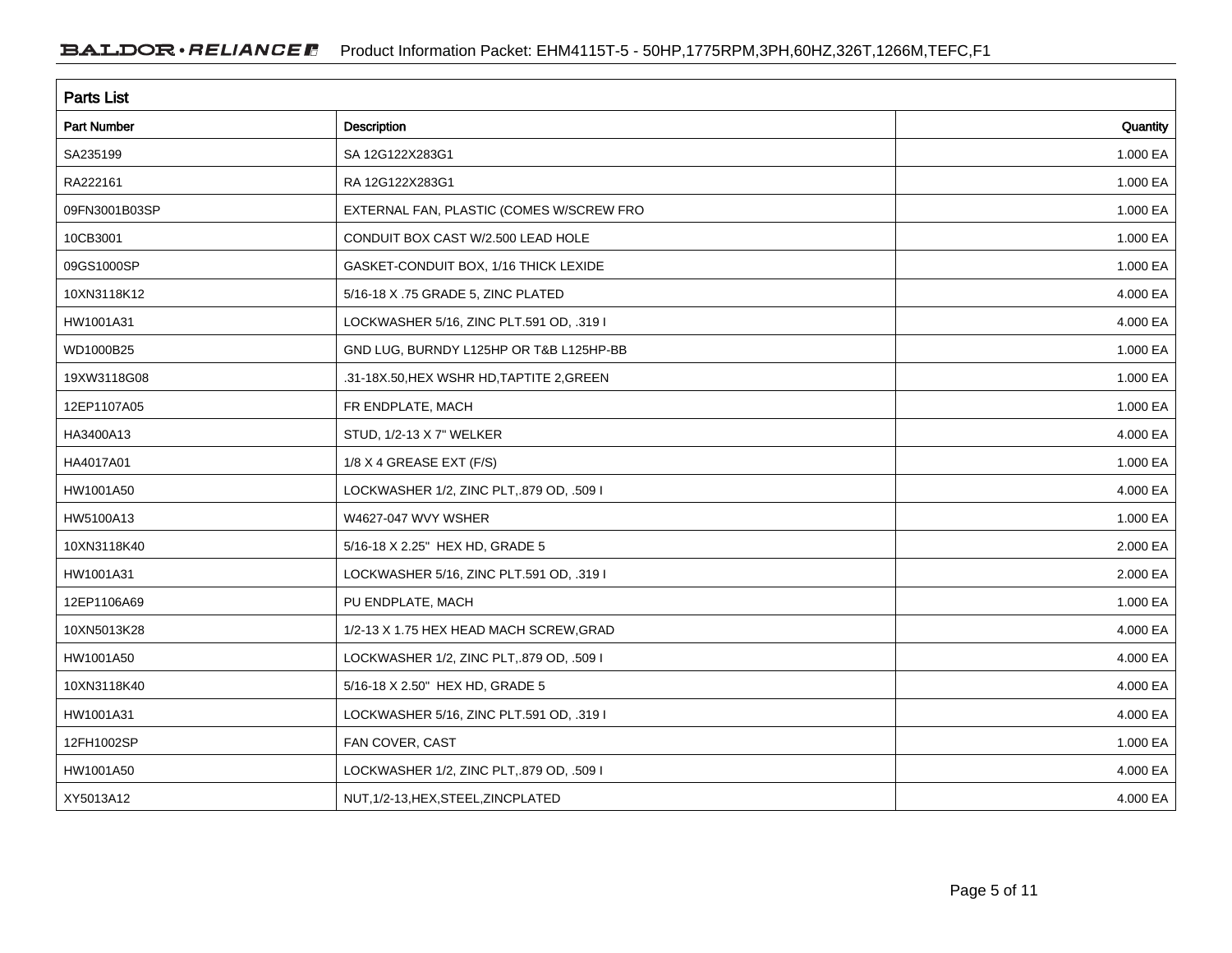| <b>Parts List (continued)</b> |                                          |          |  |  |  |  |
|-------------------------------|------------------------------------------|----------|--|--|--|--|
| <b>Part Number</b>            | Description                              | Quantity |  |  |  |  |
| 10CB3500SP                    | CONDUIT BOX LID, CAST                    | 1.000 EA |  |  |  |  |
| 10GS1000SP                    | GASKET, CONDUIT BOX LID                  | 1.000 EA |  |  |  |  |
| 51XW2520A12                   | .25-20 X .75, TAPTITE II, HEX WSHR SLTD  | 4.000 EA |  |  |  |  |
| HW2501H33                     | KEY, 1/2 SQ X 3.875                      | 1.000 EA |  |  |  |  |
| 84XN0540J08                   | 5-40 X 1/2" SHCS, BLACK OXIDE            | 2.000 EA |  |  |  |  |
| LB1115N                       | LABEL, LIFTING DEVICE (ON ROLLS)         | 1.000 EA |  |  |  |  |
| MN416A01                      | TAG-INSTAL-MAINT no wire (2100/bx) 4/22  | 1.000 EA |  |  |  |  |
| HW4500A35                     | 1/8 NPT STEEL .50 HEX CAP                | 1.000 EA |  |  |  |  |
| HW4500A20                     | 1/8NPT SL PIPE PLUG                      | 1.000 EA |  |  |  |  |
| HA4054                        | SHORT T-DRAIN FITTING, .125" N.P.T.      | 1.000 EA |  |  |  |  |
| MJ1000A02                     | GREASE, POLYREX EM EXXON                 | 0.200 LB |  |  |  |  |
| HW4500A20                     | 1/8NPT SL PIPE PLUG                      | 2.000 EA |  |  |  |  |
| HA4054                        | SHORT T-DRAIN FITTING, .125" N.P.T.      | 1.000 EA |  |  |  |  |
| HW2500A25                     | WOODRUFF KEY USA #1008 #BLOW CARBON STEE | 1.000 EA |  |  |  |  |
| 51XB1214A20                   | 12-14X1.25 HXWSSLD SERTYB                | 1.000 EA |  |  |  |  |
| MG1000G27                     | MED CHARCOAL METALLIC GREY 400-0096      | 0.080 GA |  |  |  |  |
| 85XU0407S04                   | 4X1/4 U DRIVE PIN STAINLESS              | 4.000 EA |  |  |  |  |
| LB1119N                       | <b>WARNING LABEL</b>                     | 1.000 EA |  |  |  |  |
| LC0006                        | <b>CONNECTION LABEL</b>                  | 1.000 EA |  |  |  |  |
| <b>NP2138L</b>                | ALUM SUPER-E UL CSA-EEV PREM CC (300     | 1.000 EA |  |  |  |  |
| 12PA1000                      | PACKAGING GROUP PRINT PK1024A07          | 1.000 EA |  |  |  |  |
| FE-0000022                    | ZRTG FE ASSEMBLY                         | 1.000 EA |  |  |  |  |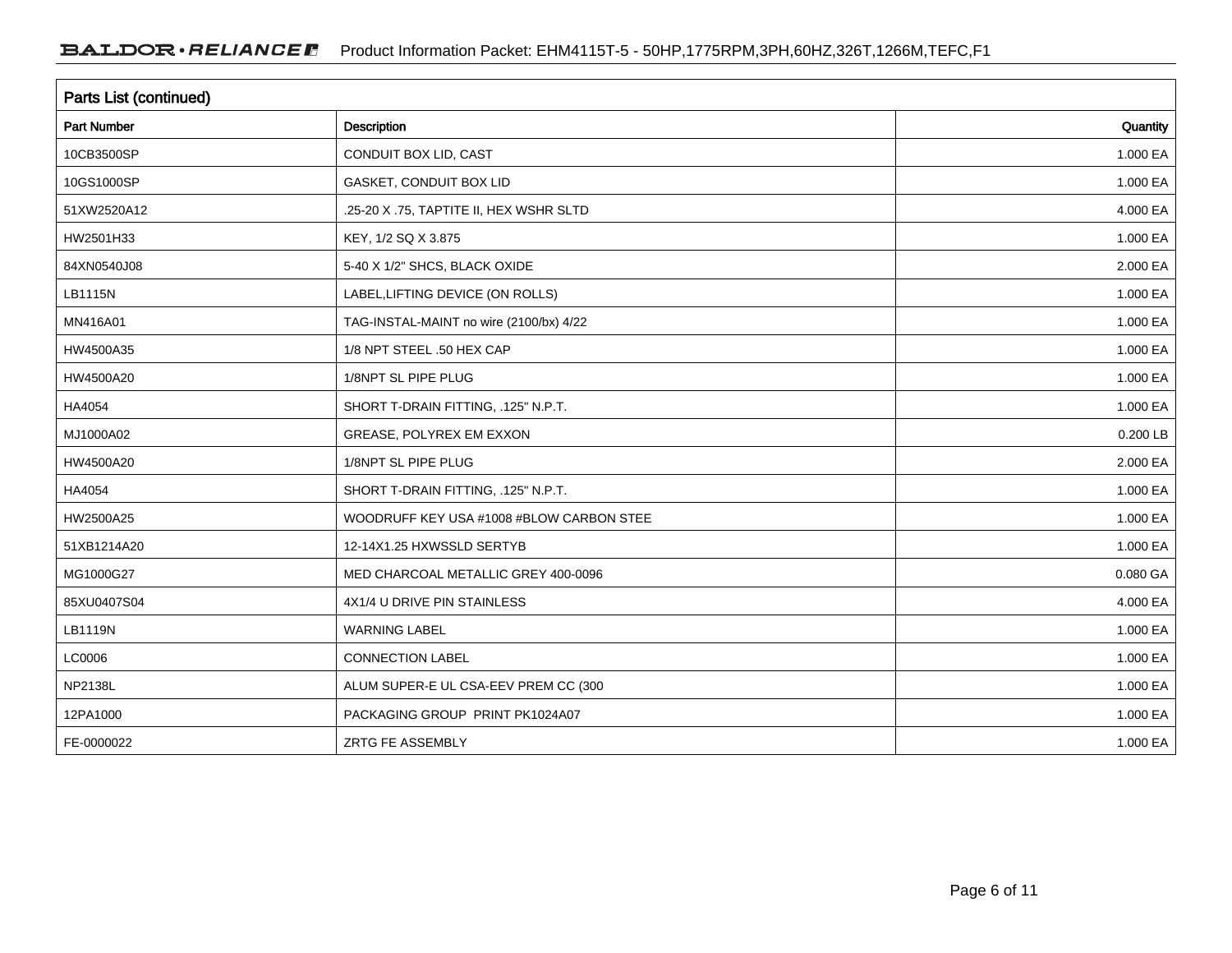#### **AC Induction Motor Performance Data**

Record # 3434Typical performance - not guaranteed values

| Winding: 12WGX283-R001<br><b>Type: 1266M</b> |                   | <b>Enclosure: TEFC</b> |                                              |                 |
|----------------------------------------------|-------------------|------------------------|----------------------------------------------|-----------------|
| <b>Nameplate Data</b>                        |                   |                        | 575 V, 60 Hz:<br><b>Single Voltage Motor</b> |                 |
| <b>Rated Output (HP)</b>                     |                   | 50                     | <b>Full Load Torque</b>                      | 149 LB-FT       |
| <b>Volts</b>                                 |                   | 575                    | <b>Start Configuration</b>                   | direct on line  |
| <b>Full Load Amps</b>                        |                   | 45.6                   | <b>Breakdown Torque</b>                      | 446 LB-FT       |
| <b>R.P.M.</b>                                |                   | 1775                   | <b>Pull-up Torque</b>                        | 210 LB-FT       |
| Hz                                           | 60 Phase          | 3                      | <b>Locked-rotor Torque</b>                   | 229 LB-FT       |
| <b>NEMA Design Code</b>                      | <b>B KVA Code</b> | н                      | <b>Starting Current</b>                      | 318 A           |
| Service Factor (S.F.)                        |                   | 1.15                   | <b>No-load Current</b>                       | 16.6 A          |
| <b>NEMA Nom. Eff.</b>                        | 94.5 Power Factor | 87                     | Line-line Res. $@$ 25 $°C$                   | $0.168\ \Omega$ |
| <b>Rating - Duty</b>                         |                   | 40C AMB-CONT           | Temp. Rise @ Rated Load                      | $64^{\circ}$ C  |
| S.F. Amps                                    |                   |                        | Temp. Rise @ S.F. Load                       | $77^{\circ}$ C  |
|                                              |                   |                        | <b>Locked-rotor Power Factor</b>             | 27              |
|                                              |                   |                        | <b>Rotor inertia</b>                         | 8.79 LB-FT2     |

#### **Load Characteristics 575 V, 60 Hz, 50 HP**

| % of Rated Load     | 25   | 50   | 75   | 100  | 125  | 150  | S.F.  |
|---------------------|------|------|------|------|------|------|-------|
| <b>Power Factor</b> | 47   | 81   | 80   | 88   | 88   | 87   | 88    |
| <b>Efficiency</b>   | 91.5 | 94.4 | 94.9 | 94.7 | 94.3 | 93.6 | 94.5  |
| <b>Speed</b>        | 1795 | 1790 | 1784 | 1778 | 1773 | 1765 | 1775  |
| Line amperes        | 22.2 | 25   | 37.6 | 45.6 | 57   | 69   | 52.44 |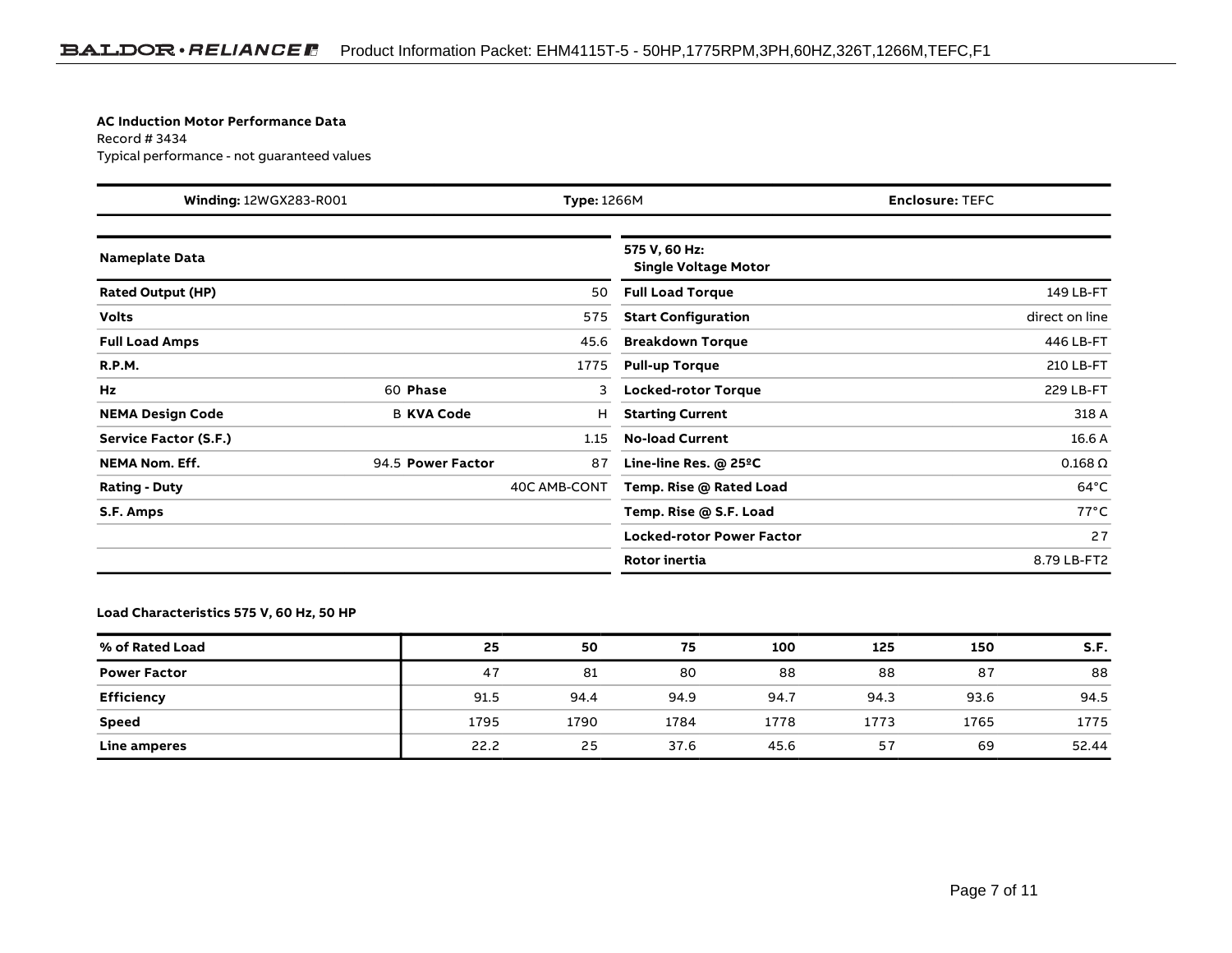

Performance Graph at 575V, 60Hz, 50.0HP Typical performance - Not guaranteed values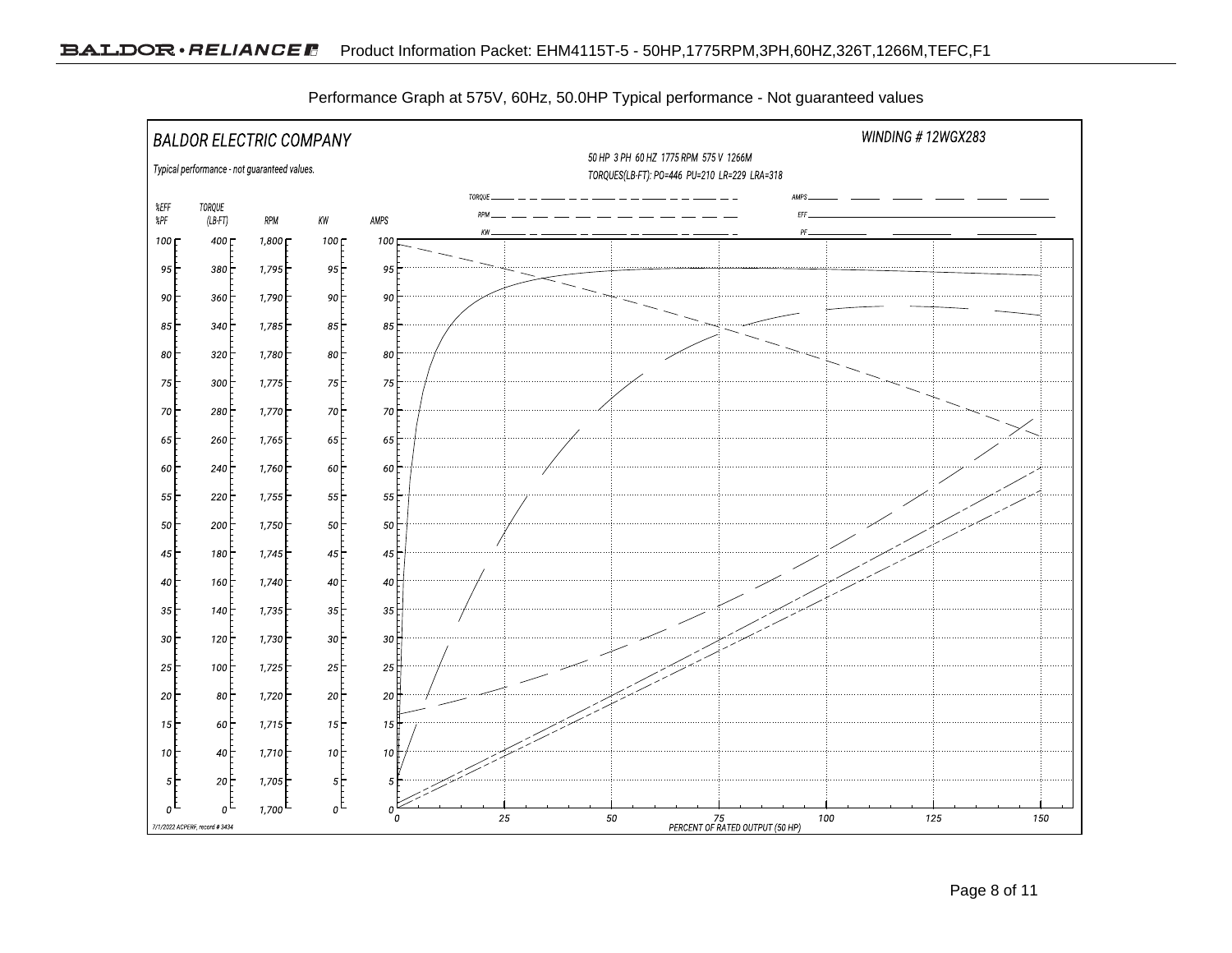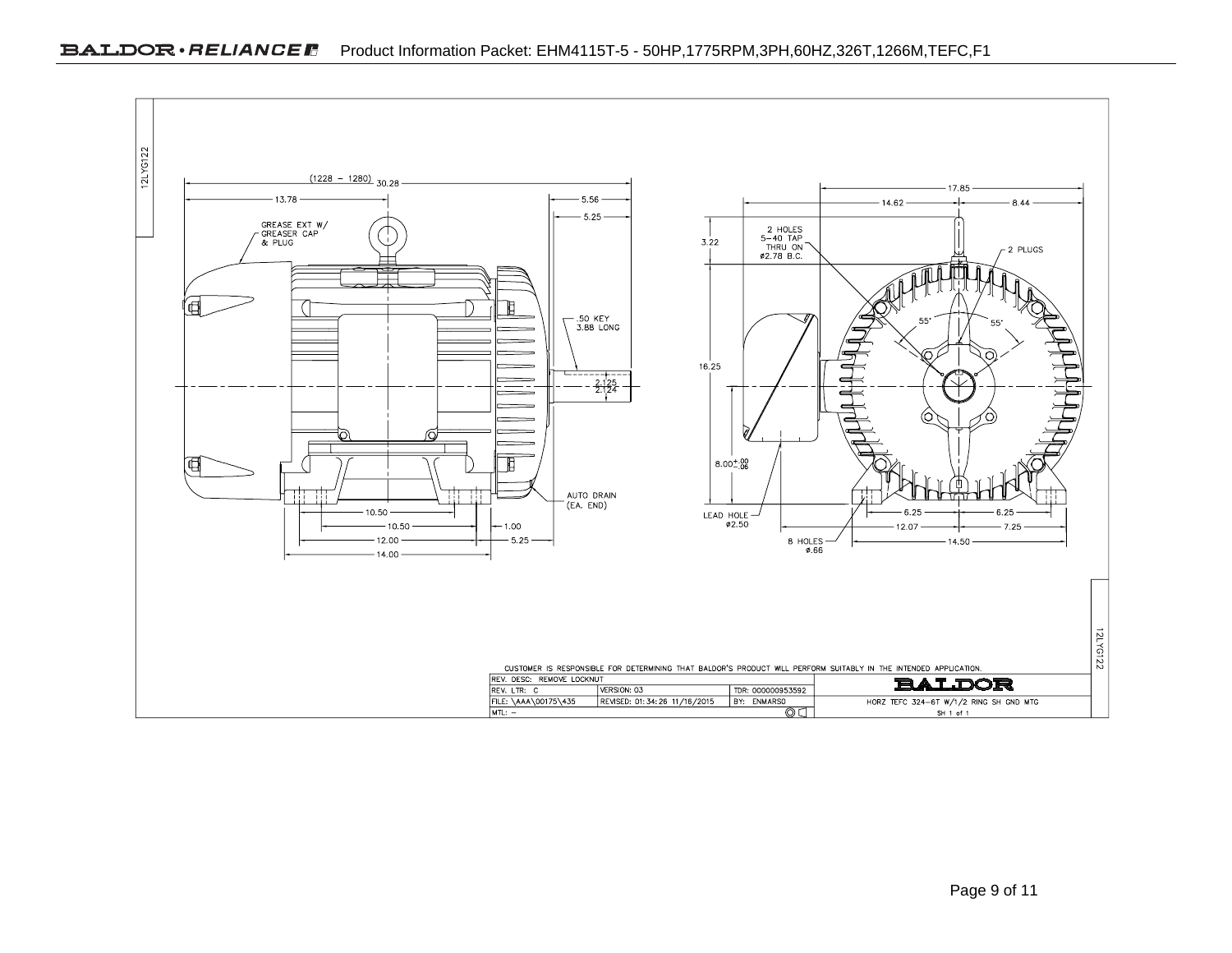